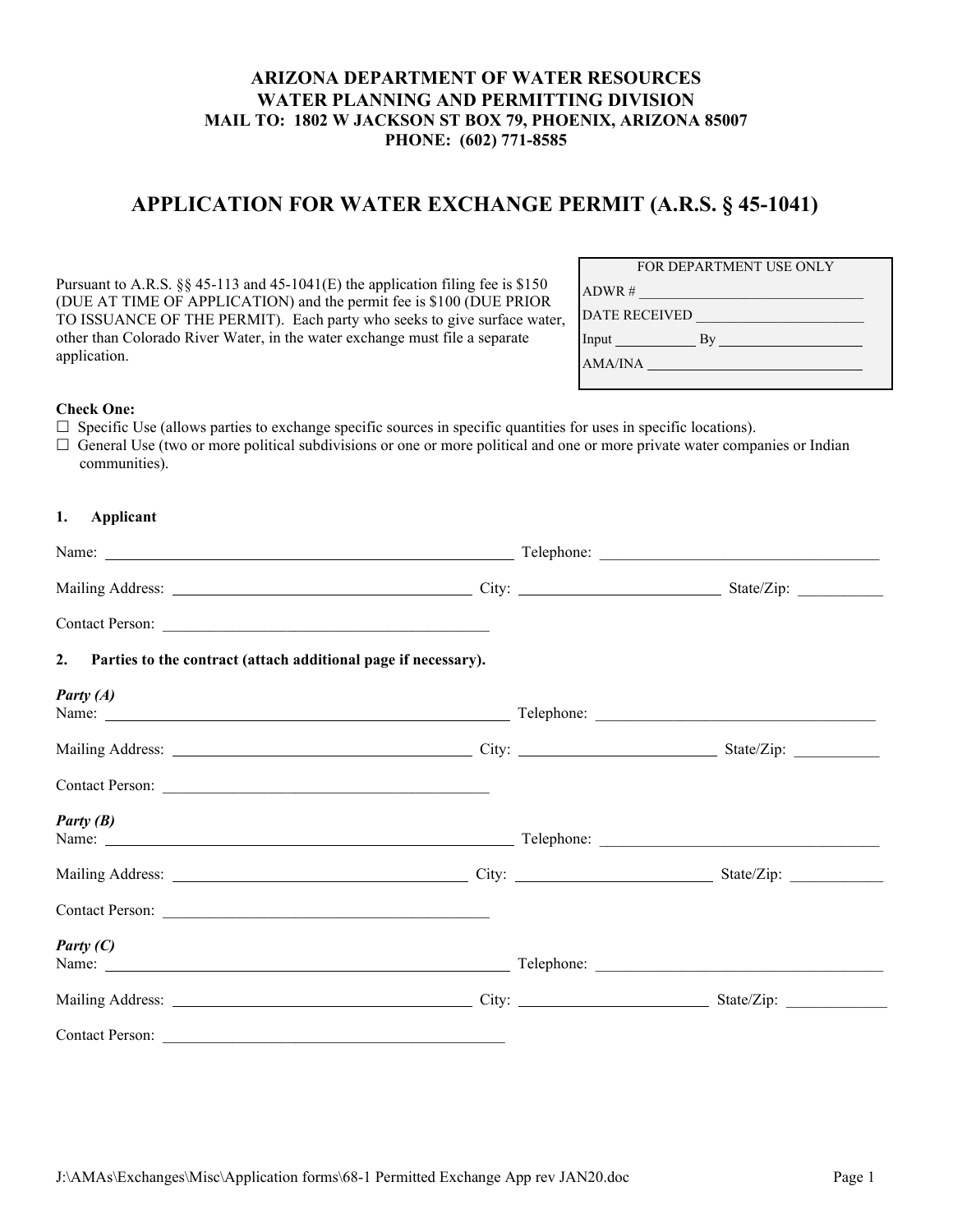**3. Name of Active Management Area, Irrigation Non-Expansion Area, Groundwater Basin or Subbasin where the project will be operated. (If more than three parties, attach additional page).**

|    | $\text{Party}(\mathcal{B})$                                                                                                                                                                                                                                                                                       |
|----|-------------------------------------------------------------------------------------------------------------------------------------------------------------------------------------------------------------------------------------------------------------------------------------------------------------------|
|    |                                                                                                                                                                                                                                                                                                                   |
| 4. | Legal right to appropriated surface water and/or legal basis for acquiring and using water each party will give in the<br>exchange (cite right number, law, court decree, contract or other basis). If more than three parties, attach additional<br>page.                                                        |
|    |                                                                                                                                                                                                                                                                                                                   |
|    |                                                                                                                                                                                                                                                                                                                   |
|    |                                                                                                                                                                                                                                                                                                                   |
| 5. | Each participant in the water exchange receives at least: (check one) $\Box$ 90% $\Box$ 50% of the water that participant<br>gives in the exchange. If less than 90% attach separate page, demonstrate why the Director should determine that the<br>water exchange is beneficial to water management in Arizona. |
| 6. | Source(s) and amounts of water to be exchanged (please list amount as acre-feet annually(afa)):                                                                                                                                                                                                                   |

| <b>Party (A)</b> Type of Water:        | Amount | afa | To Party |
|----------------------------------------|--------|-----|----------|
| <b><i>Party (B)</i></b> Type of Water: | Amount | afa | To Party |
| <b>Party (C)</b> Type of Water:        | Amount | afa | To Party |

**7. If the water exchange involves water pumped from wells, provide well registration number pursuant to the exchange, for each party. (Attach separate page if necessary).**

| Well Registration Number Township Range                                                                                                                                                                                                                                                                               |  | Section 160 ac 40 ac 10 ac                                            |                                                         |  |
|-----------------------------------------------------------------------------------------------------------------------------------------------------------------------------------------------------------------------------------------------------------------------------------------------------------------------|--|-----------------------------------------------------------------------|---------------------------------------------------------|--|
| 55-100 $\frac{1}{4}$ $\frac{1}{4}$ $\frac{1}{4}$ $\frac{1}{4}$ $\frac{1}{4}$ $\frac{1}{4}$ $\frac{1}{4}$ $\frac{1}{4}$ $\frac{1}{4}$ $\frac{1}{4}$ $\frac{1}{4}$ $\frac{1}{4}$ $\frac{1}{4}$ $\frac{1}{4}$ $\frac{1}{4}$ $\frac{1}{4}$ $\frac{1}{4}$ $\frac{1}{4}$ $\frac{1}{4}$ $\frac{1}{4}$ $\frac{1}{4}$ $\frac{$ |  |                                                                       |                                                         |  |
| $\begin{array}{c} 55 \\ - \end{array}$                                                                                                                                                                                                                                                                                |  | $\frac{1}{4}$ $\frac{1}{4}$ $\frac{1}{4}$ $\frac{1}{4}$ $\frac{1}{4}$ |                                                         |  |
| $55-$                                                                                                                                                                                                                                                                                                                 |  | $\frac{1}{4}$ $\frac{1}{4}$ $\frac{1}{4}$ $\frac{1}{4}$ $\frac{1}{4}$ |                                                         |  |
| $55-$                                                                                                                                                                                                                                                                                                                 |  |                                                                       | $\frac{1}{4}$ $\frac{1}{4}$ $\frac{1}{4}$ $\frac{1}{4}$ |  |

- **8. Is any new or increased pumping of a well by the applicant, within an Active Management Area, anticipated pursuant to this water exchange?**  $\Box$  Yes  $\Box$  No
- **9. Point(s) of Diversion if Surface Water:**

|                   | Township                                                               | Range | Section | 160 ac        | <b>40 ac</b>  | <b>10 ac</b>                   |
|-------------------|------------------------------------------------------------------------|-------|---------|---------------|---------------|--------------------------------|
| Party $(A)$       | <u> 1990 - Jan Alexandro III, martxoar arteko hamarkada (h. 1980).</u> |       |         | $\frac{1}{4}$ | $\frac{1}{4}$ | $\frac{1}{4}$                  |
| Party $(B)$       |                                                                        |       |         | $\frac{1}{4}$ | $\frac{1}{4}$ | $\frac{1}{4}$                  |
| $\text{Party}(C)$ |                                                                        |       |         | $\frac{1}{4}$ |               | $\frac{1}{4}$<br>$\frac{1}{4}$ |